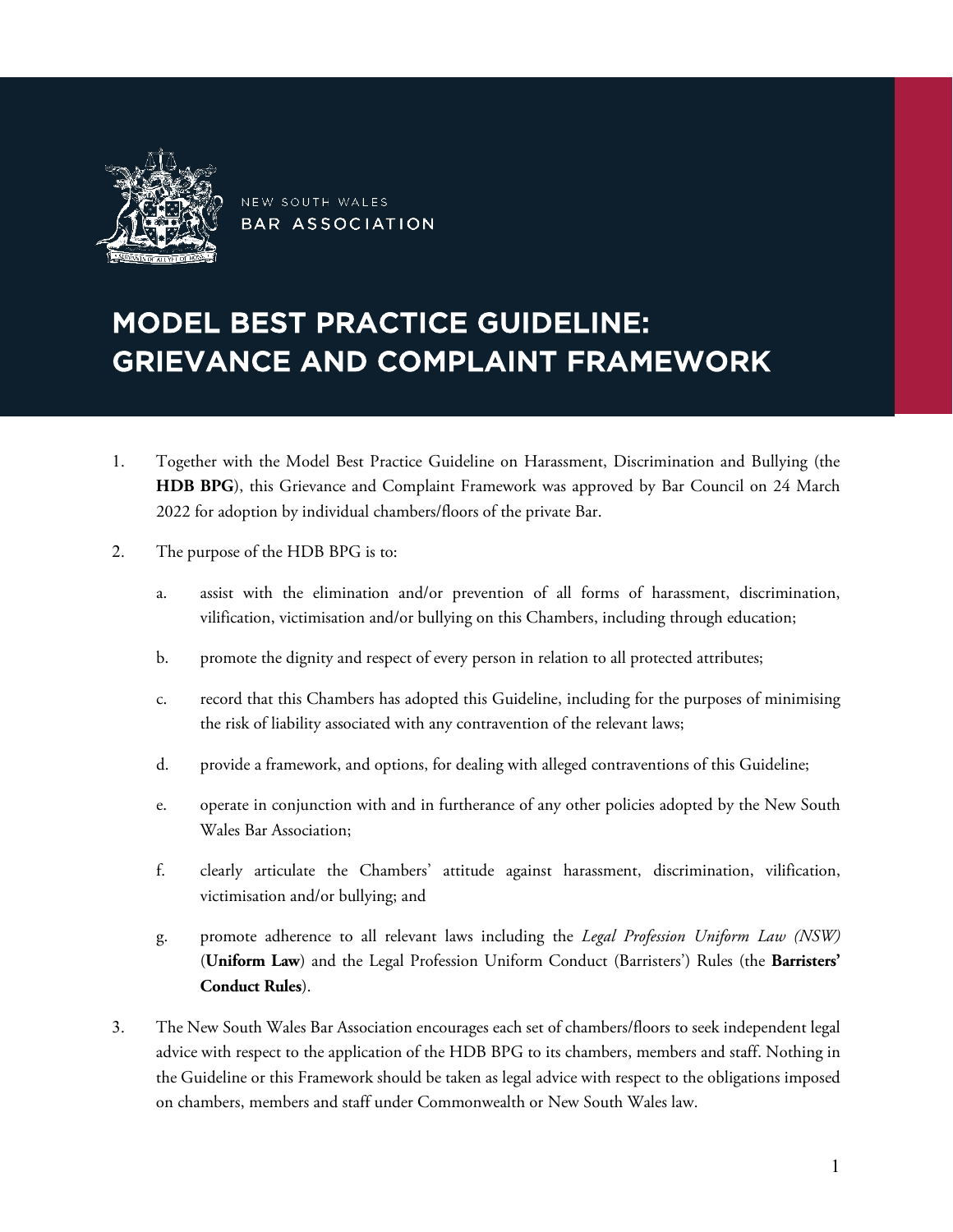## **INTRODUCTION**

- 4. The purpose of this Framework is to provide prompt, effective and equitable means of resolving concerns about conduct that potentially breaches the Model Best Practice Guideline on Harassment, Discrimination and Bullying (**HDB BPG**).
- 5. The Chambers is committed to ensuring that all persons raising concerns under the HDB BPG are treated with respect and sensitivity.

# **APPLICATION**

 $\overline{a}$ 

- 6. This Framework applies to all concerns raised under the HDB BPG. It applies to members, licensees, readers, door tenants and 'floaters' of this Floor (**Residents of the Chambers**), and all employees volunteers, students and independent contractors engaged by the Chambers. It also extends to solicitors, clients and barristers in connection with working with one or more barristers of the Chambers, court and tribunal staff and other people present at the place of work or at work-related functions.
- 7. In the HDB BPG and this Framework, the following definitions apply:
	- a. **Affected Person**: a person who is the target or focus of conduct alleged to raise a concern under the HDB BPG (namely, sexual harassment, harassment, discrimination, vilification, victimisation or bullying), who may or may not also be a Complainant.<sup>[1](#page-1-0)</sup>
	- b. **Bystander:** a person who:
		- i. has directly witnessed an incident that raises a concern under the HDB BPG; and/or
		- ii. has direct knowledge of an incident that raises a concern under this Guideline, such as Human Resources personnel, a manager or a clerk or person in chambers to whom the conduct has been reported.
	- c. **Complainant**: a person who makes a complaint under the HDB BPG. The person may be an Affected Person or a Bystander.
	- d. **Cultural competency**: a set of congruent behaviours, attitudes, and policies that come together in a system, agency, or among professionals that enables that system, agency, or those professionals to work effectively in cross–cultural situations. Further, cultural competency is the willingness and ability of a system to value the importance of culture in the delivery of services to all segments of the population.

<span id="page-1-0"></span><sup>&</sup>lt;sup>1</sup> This Framework uses the term 'the Person' in place of the term 'the Targeted Person' in the Law Council of Australia *National Model Framework Addressing Sexual Harassment for the Australian Legal Profession*, December 2021.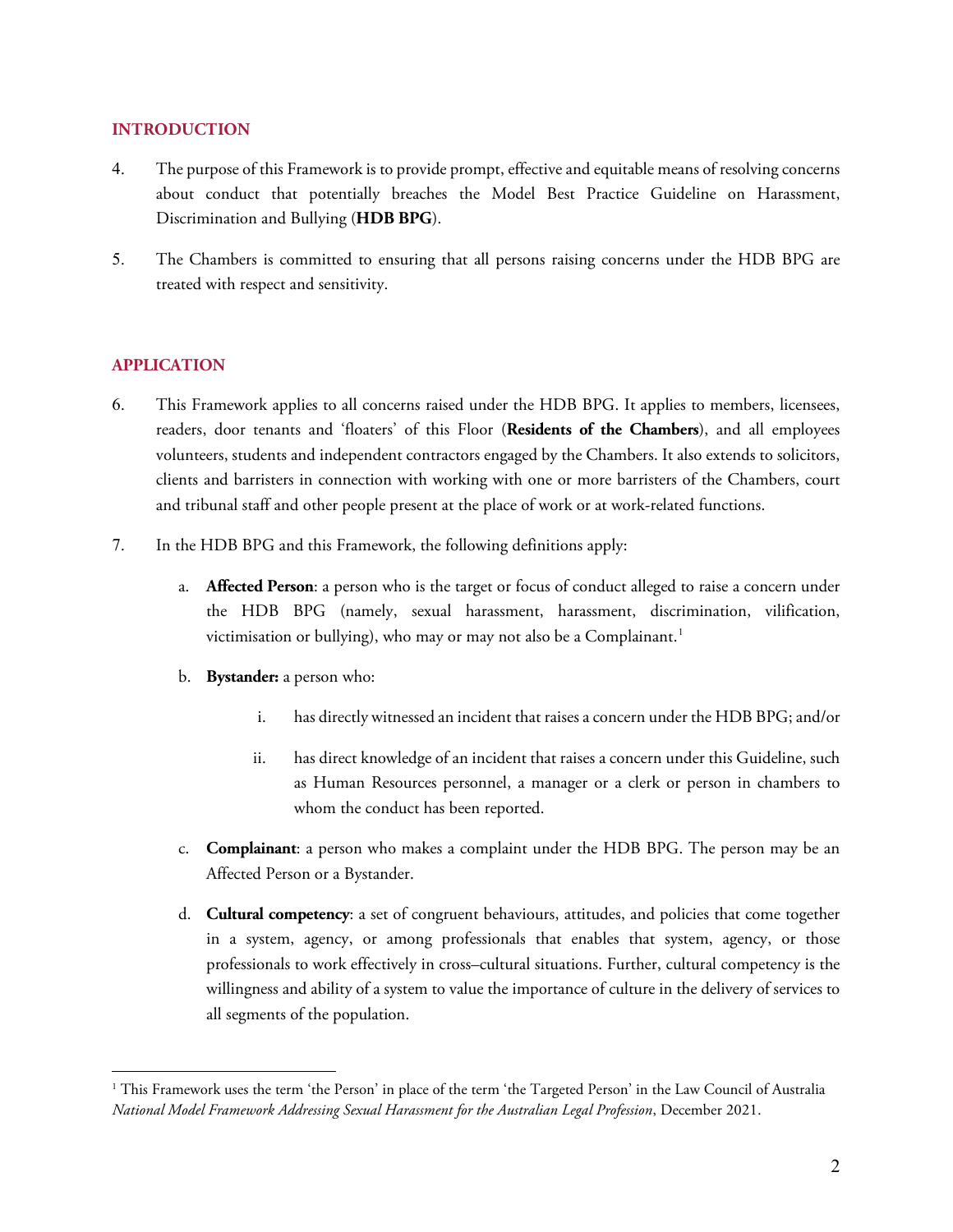- e. **Respectful Relations Officers**: at least two nominated persons in Chambers, ideally of different genders, who have received training in complaint handling and receive reports from Complainants about potential breaches of the HDB BPG.
- f. **Respondent:** a person alleged to have engaged in conduct that is in breach of the HDB BPG.

## **CHOICE OF RESOLUTION PATHWAYS**

- 8. The Chambers is committed to ensuring there are prompt, effective and equitable means to resolve concerns raised under the HDB BPG.
- 9. To that end, the Chambers can facilitate a range of resolution pathways to resolve concerns raised under the HDB BPG depending on the Complainant's election and the seriousness of the alleged conduct. These include:
	- a. Early intervention techniques;
	- b. Interim action;
	- c. Informal pathways including counselling and mediation (where appropriate);
	- d. Formal pathways including investigations leading to formal disciplinary outcomes, referral to external bodies, including the Office of the Legal Services Commissioner (OLSC), the New South Wales Bar Association, the Law Society of New South Wales, the Judicial Commission of New South Wales, Worksafe and the police, and remedial steps; and
	- e. External pathways including complaints and conciliation and other processes initiated by organisations such as the Fair Work Commission, the New South Wales Anti-Discrimination Board and the Australian Human Rights Commission.
- 10. To the extent possible, the Chambers will support the Complainant's wishes to progress from one pathway to another, including by transitioning to a formal pathway after an informal pathway has been initiated.
- 11. However, there may be times when the circumstances mean that it is appropriate for the Chambers to take more formal steps to resolve the issue, such as a formal investigation or referring the matter to the police. Decisions to escalate issues will be made after consideration of the wishes of the Affected Person, the seriousness of the behaviour (including the likelihood the behaviour is a criminal offence) and any risk to the psychological and physical safety of the Affected Person and others, including any Bystanders.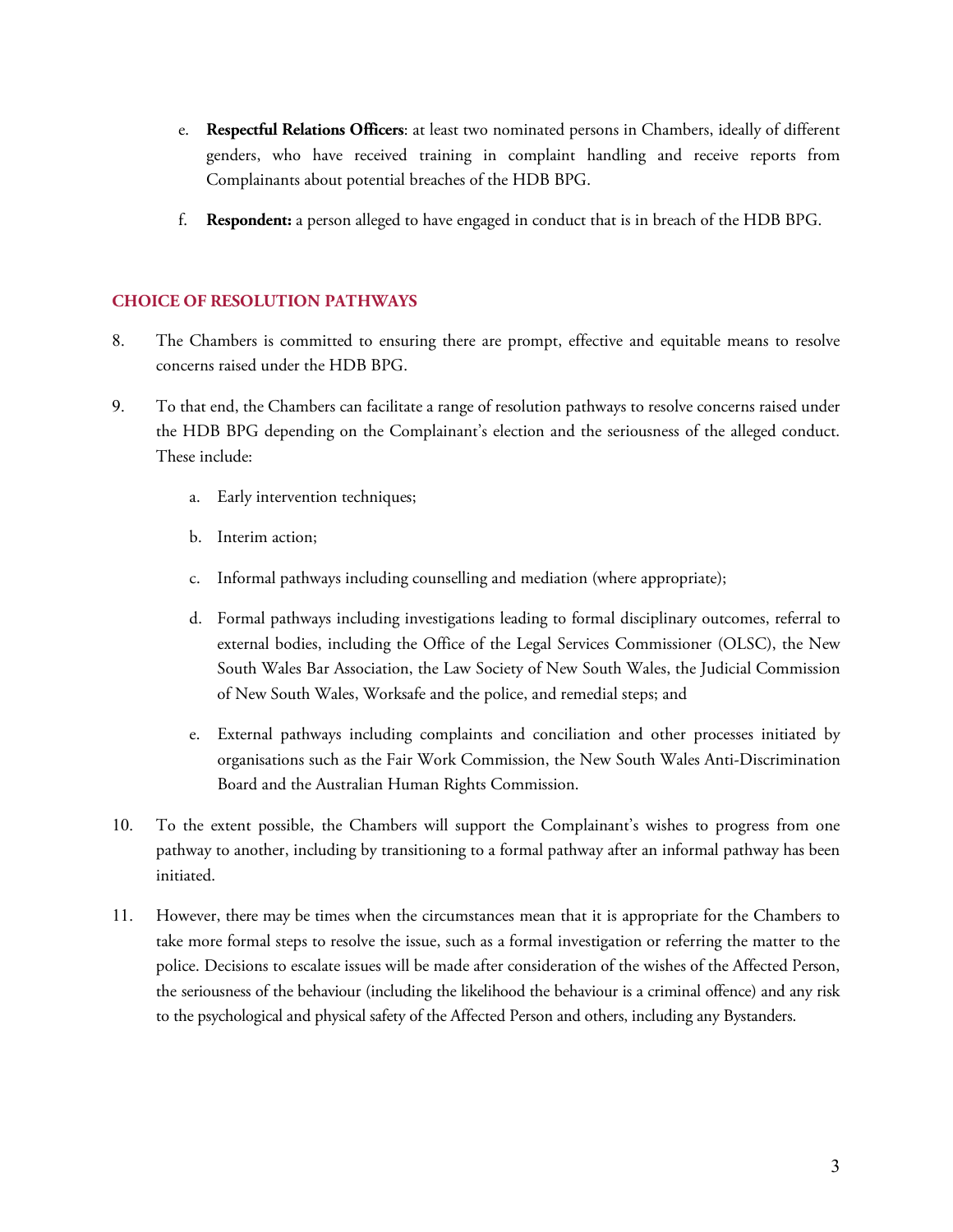# **EARLY INTERVENTION AT THE TIME OF CONDUCT THAT IS IN BREACH**

- 12. All residents of the Chambers are encouraged, and will be supported, to directly raise conduct of the Respondent that obviously breaches the HDB BPG at the time of such a breach.
- 13. If acting at the time such behaviour is occurring, one of the following steps may be appropriate for either the Affected Person or a Bystander:
	- a. speak up in the moment and address the behaviour;
	- b. intervene in a way that is comfortable for the Affected Person and redirect the conversation or stop the behaviour;
	- c. if safe to do so, separate the Respondent from the situation; and/or
	- d. encourage the Respondent to reflect on their behaviour including by apologising to the Affected Person and any other person impacted.
- 14. If proposing to act immediately after the incident has occurred, a Bystander should speak to the Affected Person before doing so to ascertain their wishes. An Affected Person or Bystander may raise the issue directly with the Respondent immediately after the conduct but only if they feel comfortable and safe doing this.
- 15. The objective of early intervention is to let a person know their behaviour is offensive, to seek to have the behaviour stop and prevent escalation or repeat behaviour. Early intervention does not preclude further steps being taken.

# **REPORTING CONDUCT**

- 16. All persons working in Chambers are strongly encouraged to make a complaint or report any conduct which may breach the HDB BPG. Such complaints may be made by Affected Persons and/or Bystanders. There will be no repercussions for those who report concerns in good faith.
- 17. Initial reports can be made to one of the Chambers' nominated Respectful Relations Officers. The Chambers' Respectful Relations Officers will receive complaints about any incident that has occurred that potentially breaches the HDB BPG and there are no time limitations between the incident and reporting a concern to the Floor.
- 18. The Chambers' Respectful Relations Officers will take a record of the complaint which will be kept in a confidential file. This will assist in ensuring that the Complainant does not have to retell their story to multiple people in the Chambers.
- 19. Once a report has been made to one of the Chambers' Respectful Relations Officers, the range of resolution pathways will be discussed with the Complainant and subject to legal obligations, will only progress in consultation with, and with the consent of, the Affected Person.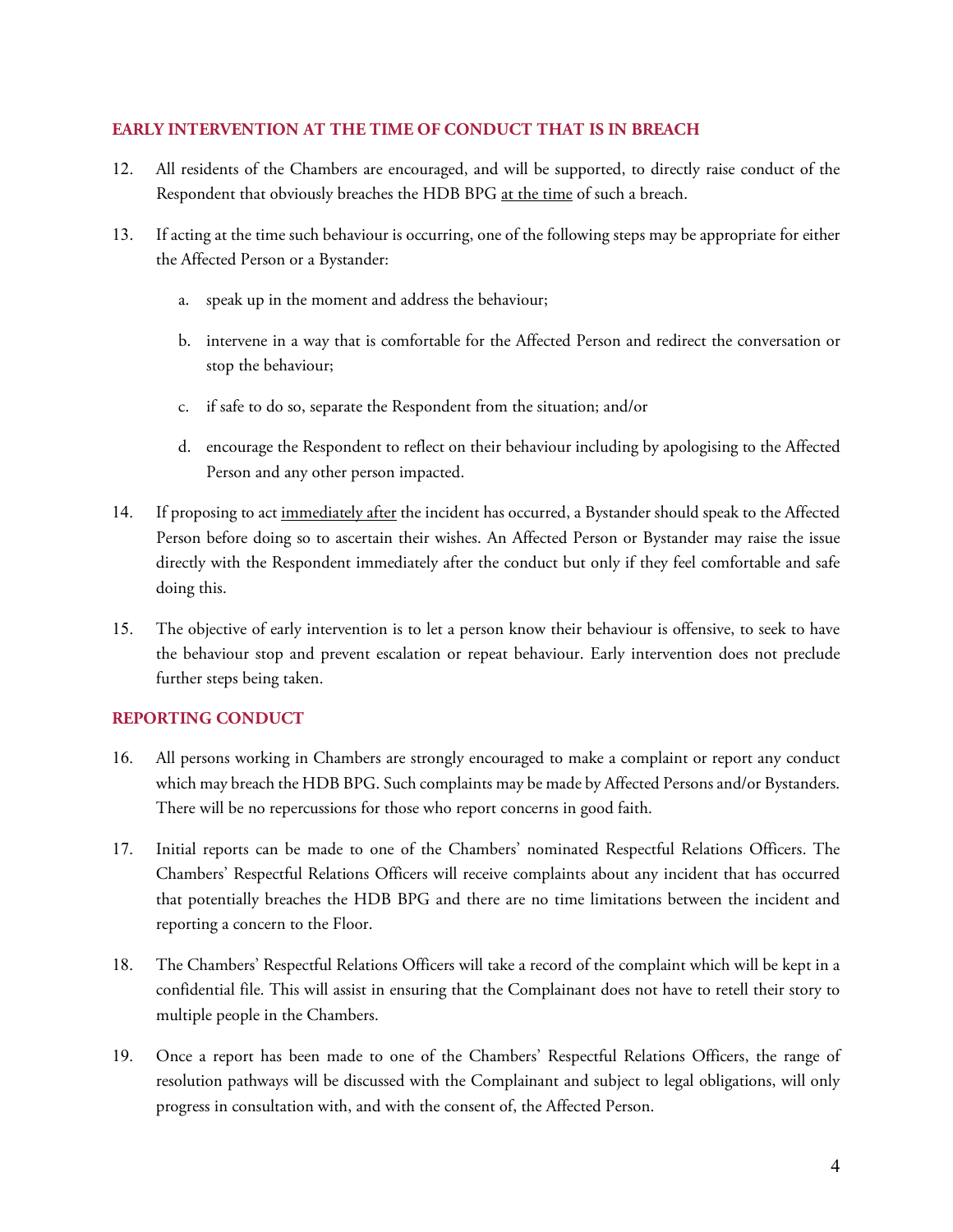- 20. If the Affected Person does not want a report to be pursued, the complaint will be treated as if it was an anonymous report and the Complainant (if he or she is not the Affected Person) will be informed of this outcome but not the details of the discussions with the Affected Person (see for example, paragraphs [29](#page-4-0) to [31](#page-5-0) below).
- 21. If the Affected Person does want a report to be pursued, the report will be treated as though it was initiated by the Affected Person and the Complainant (who is not also the Affected Person) will be notified of this but not the details of the discussions with the Affected Person.
- 22. Complaints ought to be dealt with in a manner which is culturally competent having regard to the cultures of each person involved in any handling of a grievance.

# **COMPLAINTS AGAINST THE JUDICIARY**

- 23. If a person is subject to or witnesses unacceptable conduct by a member of the judiciary in NSW, they may pursue the anonymous reporting and informal or formal reporting options outlined in this Framework. Informal or formal complaints may also be made via the NSW Bar Association's judicial complaint protocols. Further, formal complaints may be made to the Judicial Commission of NSW.
	- 24. The NSW Bar Association has protocols in place with the Supreme Court of NSW and federal courts to facilitate the raising of concerns about members of the judiciary. Further details about these protocols are available on the NSW Bar Association website [here](https://nswbar.asn.au/uploads/pdf-documents/Complaints_of_Judicial_Conduct.pdf) and [here.](https://inbrief.nswbar.asn.au/posts/08b347d11316f1372f3414b4c42c8271/attachment/Letter%20to%20Members%20re%20Judicial%20Conduct%20including%20attachments.pdf)
- 25. The Judicial Commission has published an information guide about the process which is available on its website [here.](https://www.judcom.nsw.gov.au/wp-content/uploads/2014/07/how-the-complaints-process-works.pdf) A flowchart illustrating how the complaints process works is available here.
- 26. There is also information about the issue of judicial bullying in the [Handbook for Judicial Officers.](https://www.judcom.nsw.gov.au/publications/benchbks/judicial_officers/judicial_bullying_view_from_the_bar.html#d6e10252)
- 27. The Judicial Commission can only examine complaints about the ability and behaviour of current New South Wales judicial officers. A New South Wales judicial officer means: a magistrate; a judge of the District Court; a judge of the Supreme Court; a judge of the Land and Environment Court; the President of the Civil and Administrative Tribunal; and a Commissioner of the Industrial Relations Commission.
- 28. The Judicial Commission has no power to examine complaints against a retired New South Wales judicial officer, a tribunal member, a federal judicial officer, a legal practitioner, a court officer or a police officer.

#### **ANONYMOUS REPORTING**

<span id="page-4-0"></span>29. An anonymous report can be made by any Complainant without identifying the Affected Person by contacting the <insert Chambers specific anonymous reporting avenue>. Anonymous reports can also be made to the NSW Bar Association's Sexual Harassment Officer on 0427 317 958 or at sexualharassmentofficer@nswbar.asn.au, and online via the anonymous reporting platform, Spot: [www.talktospot.com/nswbar.](http://www.talktospot.com/nswbar)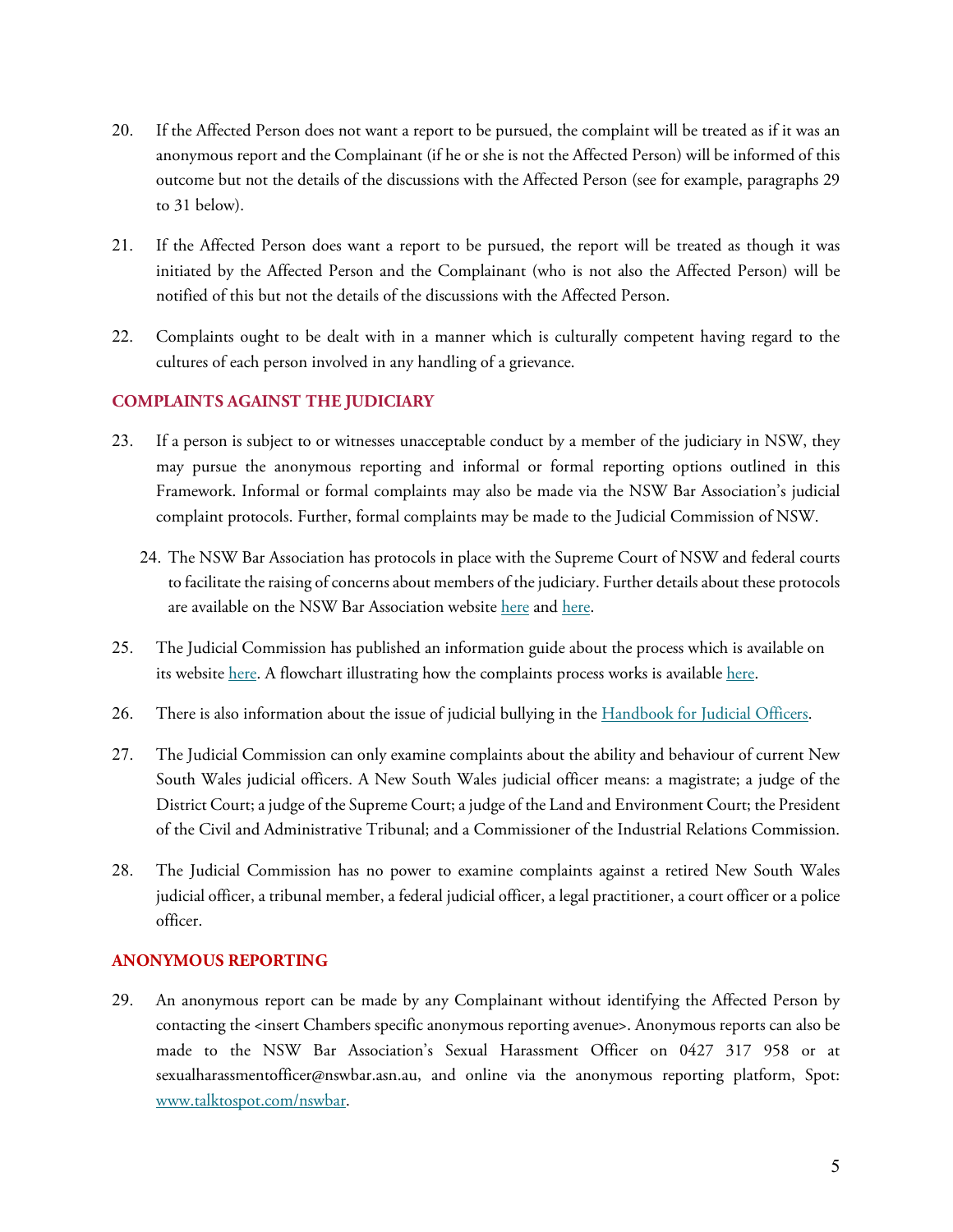- 30. Once a report has been submitted on an anonymous basis to the Sexual Harassment Officer, the person making the report can seek support and advice on an anonymous basis by speaking to the Officer via the Spot portal.
- <span id="page-5-0"></span>31. The recipient of the anonymous report may use this information to inform itself of trends and areas of concern and take steps to mitigate the risk of harassment, discrimination and bullying occurring. However, an anonymous report cannot lead to an informal or formal resolution pathway.
- 32. Alternatively, either formal or informal complaints may be made to the OLSC. The Legal Services Commissioner will only investigate formal complaints. Informal complaints to the OLSC may be made by the Affected Person or a Bystander via [Elker.](https://olsc.elker.com/report)

# **INTERIM ACTION**

- 33. Prior to engaging in informal or formal resolution pathways, the Chambers' Respectful Relations Officers may take interim action in the interests of health and safety of its members, employees, and contractors without making conclusions about whether the conduct occurred or whether it breaches the HDB BPG.
- 34. Interim action could include arranging for persons not to interact with one another in Chambers or arranging for training or awareness raising activities for all members and employees of the Chambers.

# **INFORMAL RESOLUTION PATHWAYS**

- 35. An informal resolution pathway is generally most appropriate for less serious potential breaches of the HDB BPG. There will be no decision made about what did or did not occur, but rather the Respectful Relations Officers attempt to facilitate an outcome that is acceptable to all parties.
- 36. If the Complainant elects to resolve their complaint informally, they will be given the choice of the following informal resolution pathways:
	- (a)  $\leq$  <insert nominated personnel> or <alternative personnel> speaking to the person alleged to have engaged in the conduct about their alleged behaviour and/or respectful behaviours;
	- (b) a facilitated or mediated, open and respectful conversation between the parties at a location of their choice, or online;
	- (c) where the alleged conduct occurred at a location connected to another organisation (for example, in a different Chambers, in Court or at an event held by a professional organisation), notifying the other organisation of an anonymous complaint being made and informing the other organisation of their obligations in respect of addressing harassment, discrimination and bullying;
	- (d) putting system changes in place to prevent further issues; and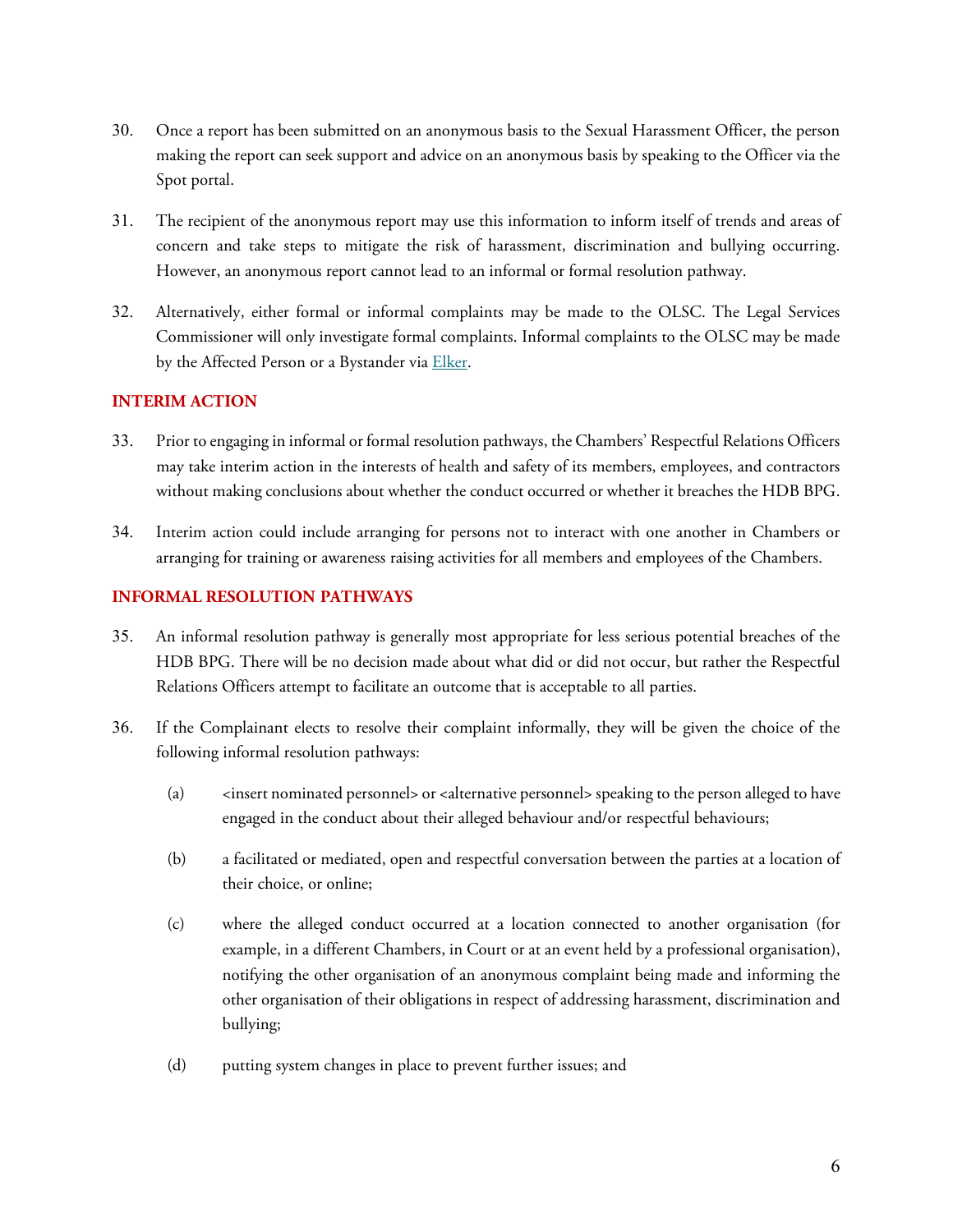- (e) the Chambers initiating further reviews to understand any underlying cultural issues and taking preventative action such as education or awareness-raising activities.
- 37. The Complainant may also wish to make an informal complaint to the OLSC via [Elker.](https://olsc.elker.com/report)
- 38. If the Complainant is content with the resolution achieved informally, the Respectful Relations Officers will consider the report finalised. If the Complainant is not satisfied with the resolution achieved, they can elect to engage a formal resolution pathway.

# **FORMAL RESOLUTION PATHWAYS**

- 39. A formal resolution pathway conducted by the Chambers involves initiating a fair and confidential investigation aimed at establishing whether the complaint is substantiated and, where complaints are substantiated, ensuring there are proportionate disciplinary and appropriate remedial consequences. It is appropriate for (i) more serious alleged incidents, (ii) where an informal resolution pathway has not resulted in an acceptable outcome for a Complainant or (iii) where a Complainant wishes to take formal action.
- 40. External referrals: Upon receipt of a complaint or on conclusion of the formal resolution pathway conducted by the Chambers, the <insert nominated personnel> in Chambers may consider whether to make any appropriate reports to the OLSC, New South Wales Bar Association, Worksafe and/or the police. The wishes of the Affected Person will be taken into account prior to making a referral and will only be referred with the consent of the Affected Person, as far as possible, considering mandatory reporting obligations.
- 41. Preliminary assessment: If a Complainant elects for a formal resolution pathway to be conducted by the Chambers, the Respectful Relations Officers will assess whether there are adequate facts to investigate the complaint and whether the alleged conduct falls within the definition and thresholds outlined in the HDB BPG. The outcome of the assessment will be communicated to the Affected Person and the Complainant (if the Complainant is not also the Affected Person).
- 42. Appointment of investigator: If the matter can proceed to a formal investigation, an investigator will then be appointed. This could be an experienced workplace relations barrister in a different Chambers or a specialised workplace investigator. The investigator will be independent and impartial and avoid all actual or perceived conflicts of interest. If the Affected Person believes the investigator is not impartial and independent, they should notify one of the Chambers' Respectful Relations Officers who will appoint an alternative investigator if a conflict or a perceived conflict exists.
- 43. Interview with the Affected Person: The investigator will ordinarily wish to speak to the Affected Person to ascertain further details of the incident(s) including who was involved, what happened, where the incident(s) occurred and whether there were any witnesses. The Affected Person will be offered a support person for this interview. A written statement of the Affected Person's account may be recorded by the investigator.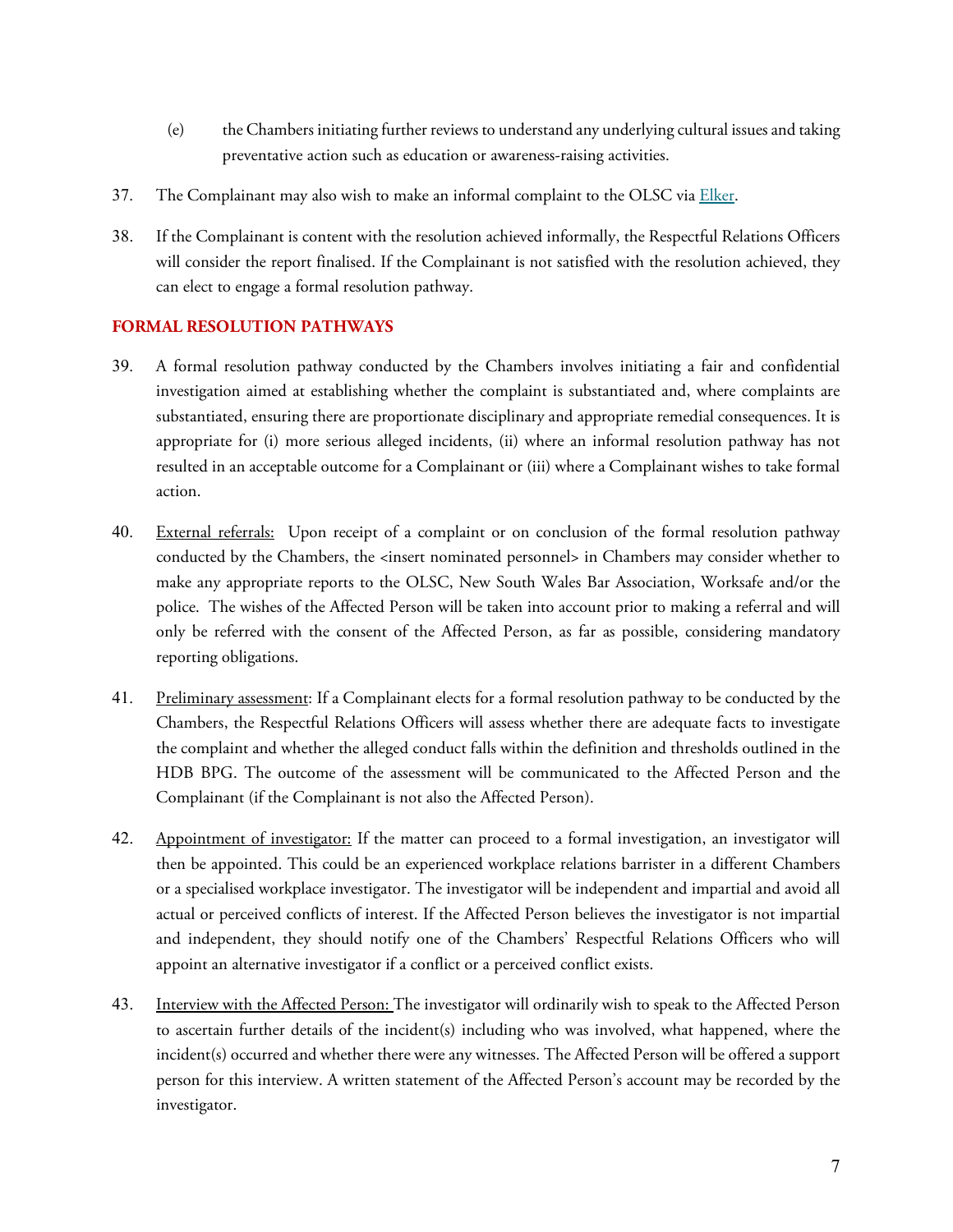- 44. Notify the Respondent: The investigator will then notify the Respondent of the substance of the allegations in writing. A reasonable opportunity will be provided to the Respondent to respond either orally or in writing. The Respondent will be offered a support person.
- 45. Obtain further evidence: The investigator may gather other relevant documentary evidence of a corroborating or other nature, and speak to other witnesses to ascertain their accounts of the incident(s).
- 46. Decision: The investigator will weigh up all the evidence and make a decision as to whether, on the balance of probabilities, the conduct occurred and whether it breaches the HDB BPG. An investigator should assess the credit of the Complainant, the Respondent and any witnesses and determine whether the conduct is more likely than not to have occurred even where there is no documentary evidence and/or conflicting factual statements.
- 47. Outcomes: The <insert nominated personnel> in Chambers will consider the investigator's finding and determine appropriate outcomes of the investigation. Where complaints are substantiated:
	- a. Disciplinary outcomes for the Respondent could include: mandatory training, verbal or written warnings, suspension of Chambers privileges, being asked to leave Chambers, termination of employment.
	- b. Remedial action could include: a verbal or written apology, extra security measures, mentoring, and/or support to pay Chambers fees if their ability to work has been impacted.
- 48. Report back: All parties involved will be kept informed to the extent possible. At the conclusion of the investigation, the Chambers' Respectful Relations Officers will inform the Affected Person and the Complainant (if the Complainant is not also the Affected Person) of the outcomes arising from the investigation. This may or may not include a copy of the investigator's findings.
- 49. Review: Following the determination of a complaint, the Chambers' Respectful Relations Officers will consider whether the complaint reflects a systemic issue that requires further consideration and redress; and whether any element of the complaints handling, assessment or investigation process could be better managed in future complaints. The Chambers' Respectful Relations Officers may suggest improvements in response to systemic issues to the Board of the Chambers, without disclosing details of individual complaints.
- 50. Follow up: A nominated member of the Chambers will follow up with the Affected Person and the Complainant (if the Complainant is not also the Affected Person) six months after the conclusion of the investigation to check they have not suffered any adverse consequences as a result of reporting the incident.
- 51. Time period: All investigations should be conducted within as quick a timeframe as possible and where possible within 90 days.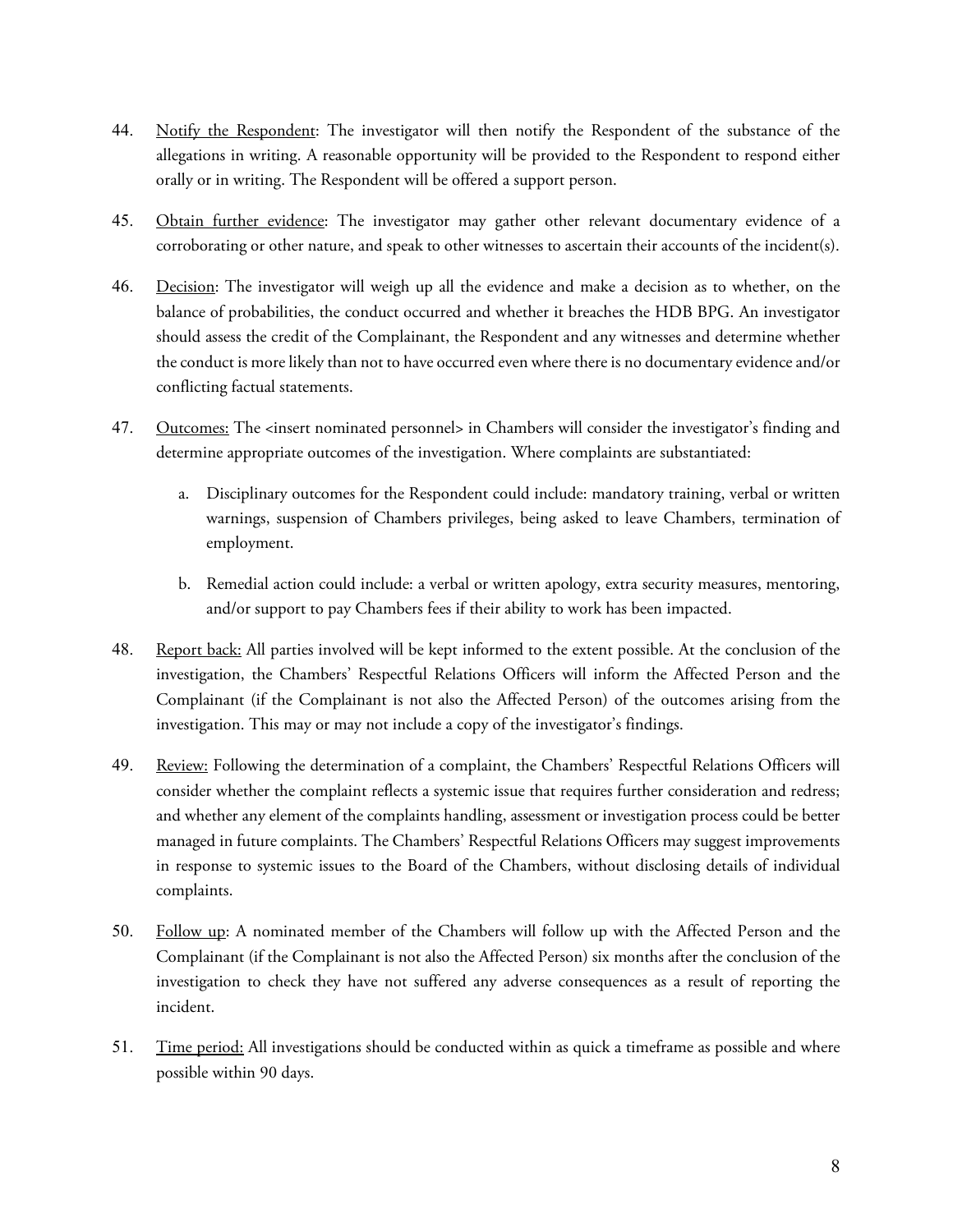52. Document management: All documents and records associated with the report and investigation will be kept in a confidential file marked "personal and sensitive" that is not available for general access.

# **EXTERNAL PATHWAYS**

- 53. A Complainant may decide, at any time, to report the incident to an independent, expert body that may be able to assist the Chambers and the parties to reach an outcome or resolution.
- 54. A Complainant may at any time make a complaint to the OLSC or to the NSW Bar Association against a barrister for contravening a provision of the Barristers Conduct Rules including Rule 123 which prohibits barristers from engaging in conduct that constitutes discrimination, sexual harassment or bullying. Conduct that contravenes Rule 123 can amount to professional misconduct and/or unsatisfactory professional conduct within the meaning of Division 1, Part 5.4 of the Uniform Law.
- 55. Any complaints made against a barrister for contravening a provision of the Barristers Conduct Rules may result in an investigation of the complaint by the OLSC or the NSW Bar Association. Depending upon the outcome of that investigation, the barrister may face disciplinary action. The OLSC and the NSW Bar Association have an obligation to report to the police any person suspected on reasonable grounds to have committed a serious offence being an indictable offence.
- 56. Informal complaints to the OLSC may be made by a Complainant via **Elker**.
- 57. The Australian Human Rights Commission deals with complaints made under Federal antidiscrimination laws, including the *Sex Discrimination Act 1984* (Cth), and the Anti-Discrimination Board deals with complaints made under the *Anti-Discrimination Act 1977* (NSW). The Fair Work Commission deals with complaints of bullying, discrimination and sexual harassment under the *Fair Work Act 2009* (Cth).
- 58. It is important to note that there are time limitations for lodging a complaint with external bodies, for example, within 24 months of the incident if you wish the Australian Human Rights Commission to assist for complaints relating to the *Sex Discrimination Act 1984* (Cth) and six months for other complaints.
- 59. Responding to issues through external pathways may include:
	- (a) participating in mediated discussions;
	- (b) parties agreeing to outcomes or resolutions, including compensation;
	- (c) escalating the issues to a formal Court or Tribunal if the matter cannot be resolved by conciliation; and
	- (d) findings and determinations by a Tribunal or Court that are usually made public.